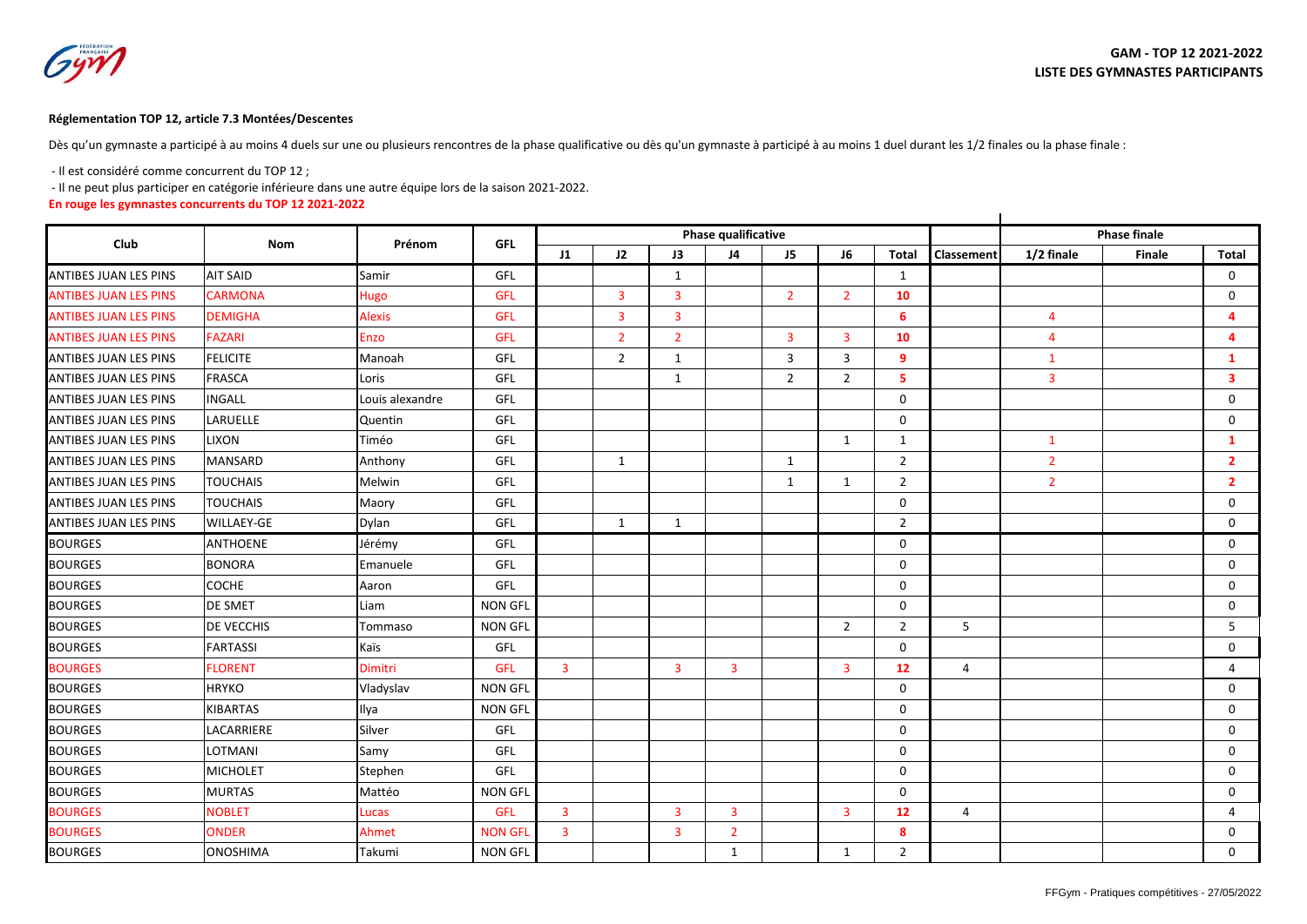Gym

| <b>Club</b>         | <b>Nom</b>              | Prénom           | <b>GFL</b>     |                |                |                | Phase qualificative     |                |                |                         | <b>Phase finale</b> |            |               |             |
|---------------------|-------------------------|------------------|----------------|----------------|----------------|----------------|-------------------------|----------------|----------------|-------------------------|---------------------|------------|---------------|-------------|
|                     |                         |                  |                | J1             | J2             | J3             | J <sub>4</sub>          | J <sub>5</sub> | J6             | <b>Total</b>            | Classement          | 1/2 finale | <b>Finale</b> | Total       |
| <b>BOURGES</b>      | <b>PROKOPEV</b>         | Kirill           | NON GFL        |                |                |                |                         |                |                | $\mathbf 0$             |                     |            |               | $\mathbf 0$ |
| <b>BOURGES</b>      | <b>RUMBUTIS</b>         | David            | <b>NON GFL</b> |                |                |                |                         |                |                | $\mathbf 0$             |                     |            |               | 0           |
| <b>BOURGES</b>      | <b>SALEUR</b>           | Julien           | <b>GFL</b>     | $\overline{3}$ |                | $\overline{3}$ | $\overline{3}$          |                | $\overline{3}$ | 12                      | 5                   |            |               | 5           |
| <b>BOURGES</b>      | <b>SCHMIDT</b>          | Casimir          | <b>NON GFL</b> |                |                |                |                         |                |                | $\Omega$                |                     |            |               | $\mathbf 0$ |
| <b>FRANCONVILLE</b> | <b>BEGUE</b>            | Quentin          | GFL            | $\mathbf{1}$   |                |                | $\overline{2}$          | $\overline{2}$ |                | 5                       |                     |            |               | $\mathbf 0$ |
| <b>FRANCONVILLE</b> | <b>BOUHANNA</b>         | Maxime           | GFL            |                |                |                |                         |                |                | $\mathsf{O}$            |                     |            |               | 0           |
| <b>FRANCONVILLE</b> | <b>BOUQUET</b>          | Aurelien         | <b>GFL</b>     | 2 <sup>1</sup> | $\overline{2}$ |                |                         |                |                | 4                       |                     |            |               | $\mathsf 0$ |
| <b>FRANCONVILLE</b> | <b>BOUVIER</b>          | Pierre stanislas | GFL            |                |                |                | $\mathbf{1}$            | $\overline{2}$ |                | 3                       |                     |            |               | $\mathbf 0$ |
| <b>FRANCONVILLE</b> | DELAMARRE               | Mathieu          | GFL            |                |                |                |                         | $\mathbf{1}$   |                | $\mathbf{1}$            |                     |            |               | 0           |
| <b>FRANCONVILLE</b> | <b>DESRIAC</b>          | Lilian           | <b>GFL</b>     | 2 <sup>1</sup> | $\mathbf{1}$   |                | $\mathbf{1}$            | $\overline{2}$ |                | 6                       |                     |            |               | 0           |
| FRANCONVILLE        | <b>IGNATYEV</b>         | Nikita           | <b>NON GFL</b> |                |                |                |                         |                |                | $\mathbf 0$             |                     |            |               | $\mathbf 0$ |
| FRANCONVILLE        | <b>JAOUEN</b>           | Nicolas          | GFL            |                |                |                |                         |                |                | $\mathbf 0$             |                     |            |               | $\mathbf 0$ |
| <b>FRANCONVILLE</b> | LAPEYRE                 | Morgan           | GFL            | $\mathbf{1}$   |                |                |                         |                |                | $\mathbf{1}$            |                     |            |               | 0           |
| <b>FRANCONVILLE</b> | <b>PAKHNIUK</b>         | Petro            | <b>NON GFL</b> |                | $\overline{3}$ |                | $\overline{3}$          | $\mathbf{3}$   |                | 9                       |                     |            |               | 0           |
| FRANCONVILLE        | <b>PEURON</b>           | Anthony          | GFL            |                |                |                |                         |                |                | $\mathbf 0$             |                     |            |               | $\mathsf 0$ |
| FRANCONVILLE        | <b>POCHON</b>           | Antoine          | GFL            | $\mathbf{1}$   | 1              |                |                         |                |                | $\overline{2}$          |                     |            |               | $\mathbf 0$ |
| <b>FRANCONVILLE</b> | <b>STARIKOV</b>         | Valentin         | <b>NON GFL</b> |                |                |                |                         |                |                | 0                       |                     |            |               | 0           |
| <b>FRANCONVILLE</b> | <b>STRETOVICH</b>       | Ivan             | <b>NON GFL</b> | $\mathbf{1}$   |                |                |                         |                |                | $\mathbf{1}$            |                     |            |               | 0           |
| <b>FRANCONVILLE</b> | <b>VANACKER</b>         | Mathieu          | <b>GFL</b>     | $\overline{2}$ | $\overline{2}$ |                | $\overline{2}$          | $\overline{2}$ |                | 8                       |                     |            |               | 0           |
| <b>FRANCONVILLE</b> | <b>ZONA</b>             | Jim              | <b>GFL</b>     | 2 <sup>1</sup> | $\overline{3}$ |                | $\overline{\mathbf{3}}$ |                |                | 8                       |                     |            |               | $\mathbf 0$ |
| LA MADELEINE        | <b>AGHINA</b>           | Tom              | GFL            |                |                |                |                         | $\mathbf{1}$   | $\mathbf{1}$   | $\overline{2}$          |                     |            |               | 0           |
| LA MADELEINE        | <b>BLAS</b>             | Octavien         | GFL            |                |                |                |                         |                |                | $\mathbf 0$             |                     |            |               | $\mathsf 0$ |
| LA MADELEINE        | <b>BOITTE</b>           | Claude           | GFL            |                |                | 1              |                         | $\mathbf{1}$   | 1              | 3                       |                     |            |               | $\mathbf 0$ |
| LA MADELEINE        | <b>DAVTYAN</b>          | Vahagn           | <b>NON GFL</b> |                |                | 1              |                         |                |                | 1                       |                     |            |               | $\mathbf 0$ |
| LA MADELEINE        | DESREUMAUX              | Auxence          | GFL            |                |                |                |                         |                |                | $\mathbf 0$             |                     |            |               | 0           |
| <b>LA MADELEINE</b> | <b>FOUCHARD</b>         | Enae             | <b>GFL</b>     |                | 3              |                |                         | $\overline{2}$ | $\mathbf{1}$   | 6                       |                     |            |               | $\mathbf 0$ |
| LA MADELEINE        | <b>FOUCHARD</b>         | Ohann            | GFL            |                |                | $\overline{2}$ |                         |                |                | $\overline{2}$          |                     |            |               | $\mathbf 0$ |
| LA MADELEINE        | <b>IAKUBOV</b>          | Mukhammadzhon    | <b>NON GFL</b> |                |                |                |                         |                |                | $\mathbf 0$             |                     |            |               | $\mathbf 0$ |
| LA MADELEINE        | LANKIN                  | Dmitrii          | <b>NON GFL</b> |                |                |                |                         |                |                | 0                       |                     |            |               | 0           |
| LA MADELEINE        | <b>LIKHOVITSKIY</b>     | Andrey           | <b>NON GFL</b> |                | $\mathbf{1}$   |                |                         | $\overline{2}$ | $\overline{2}$ | 5                       |                     |            |               | $\mathbf 0$ |
| <b>LA MADELEINE</b> | <b>MARECHAL</b>         | Julien           | <b>GFL</b>     |                | $\overline{3}$ | $\overline{3}$ |                         | $\overline{3}$ | $\overline{3}$ | 12                      |                     |            |               | $\mathbf 0$ |
| <b>LA MADELEINE</b> | <b>MASIA PACHOLCZYK</b> | Tom              | <b>GFL</b>     |                | $\overline{3}$ | $\overline{3}$ |                         | $\overline{2}$ | $\overline{3}$ | 11                      |                     |            |               | $\mathbf 0$ |
| LA MADELEINE        | <b>MUNTEAN</b>          | Andrei-Vasile    | <b>NON GFL</b> |                |                |                |                         | $\mathbf{1}$   |                | $\mathbf{1}$            |                     |            |               | 0           |
| LA MADELEINE        | <b>POLIASCHOV</b>       | Vladislav        | <b>NON GFL</b> |                | $\overline{2}$ | $\overline{2}$ |                         |                |                | $\overline{\mathbf{4}}$ |                     |            |               | 0           |
| LA MADELEINE        | VAN DEN KEYBUS          | Luka eddy        | <b>NON GFL</b> |                |                |                |                         |                | $\mathbf{1}$   | $\mathbf{1}$            |                     |            |               | $\mathbf 0$ |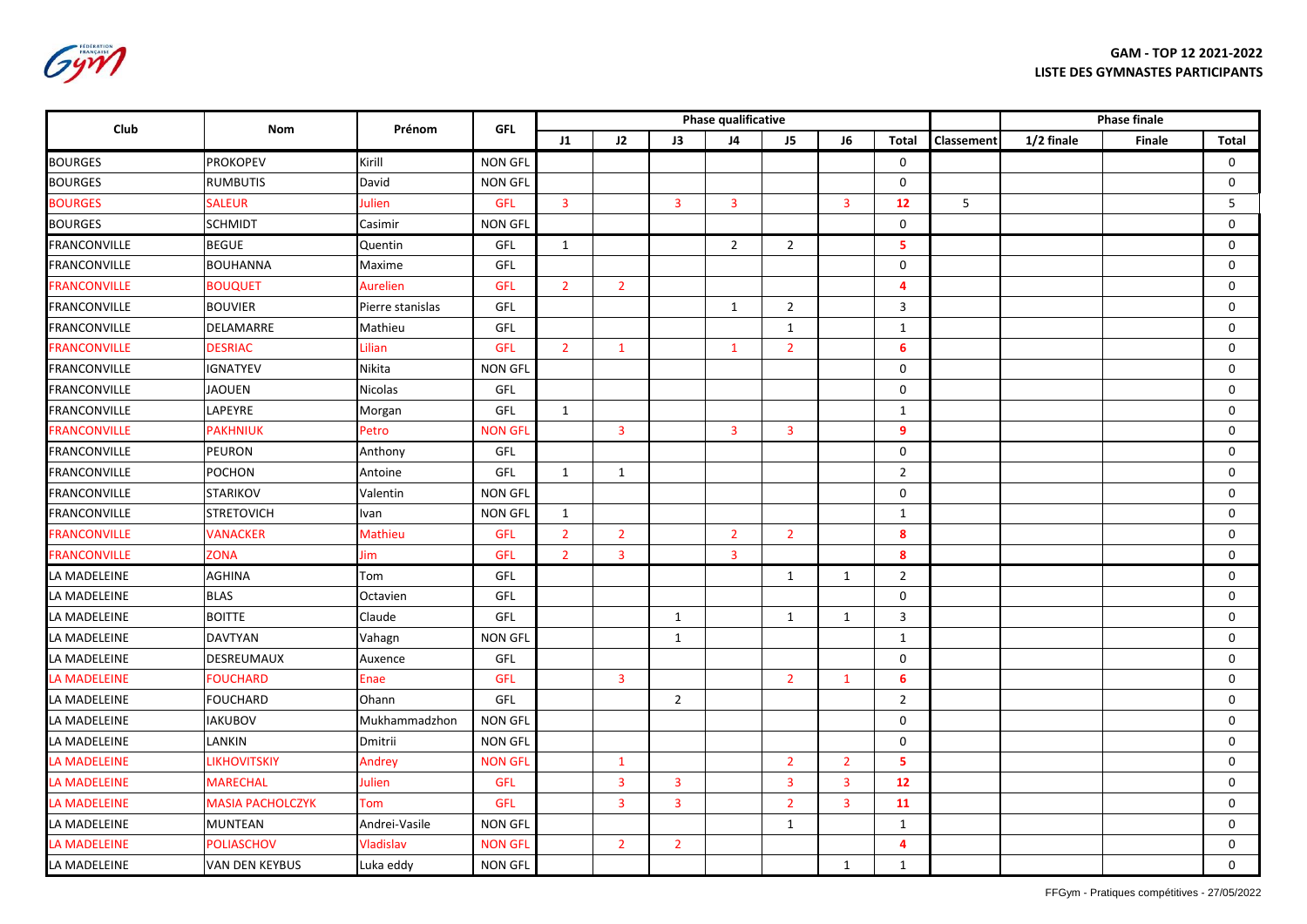Gym

| Club                  | Nom                      | Prénom          | <b>GFL</b>     |                |                         |                | <b>Phase qualificative</b> |                |                |                     | Phase finale      |                |        |                         |
|-----------------------|--------------------------|-----------------|----------------|----------------|-------------------------|----------------|----------------------------|----------------|----------------|---------------------|-------------------|----------------|--------|-------------------------|
|                       |                          |                 |                | J1             | J2                      | J3             | J <sub>4</sub>             | J <sub>5</sub> | J <sub>6</sub> | <b>Total</b>        | <b>Classement</b> | 1/2 finale     | Finale | <b>Total</b>            |
| MONACO                | ANGELELLI                | Francesco       | <b>NON GFL</b> |                |                         |                |                            |                |                | $\mathbf 0$         |                   |                |        | $\mathsf 0$             |
| <b>MONACO</b>         | <b>AYMES</b>             | Lorenzo         | <b>GFL</b>     | 2 <sup>1</sup> |                         |                |                            |                | $\overline{2}$ | 4                   |                   | $\overline{2}$ |        | $\overline{2}$          |
| <b>MONACO</b>         | <b>CHAPELLE</b>          | Romain          | GFL            |                |                         | $\mathbf{1}$   |                            |                |                | $\mathbf{1}$        |                   | $\mathbf{1}$   |        | $\mathbf{1}$            |
| <b>MONACO</b>         | <b>CROVETTO</b>          | Kevin           | GFL            | 3              |                         | $\overline{2}$ | $\overline{2}$             |                | $\overline{2}$ | 9                   |                   | $\mathbf{1}$   |        | $\mathbf{1}$            |
| <b>MONACO</b>         | <b>DUBIEN</b>            | Arnaud          | GFL            | $\mathbf{1}$   |                         |                |                            |                |                | $\mathbf{1}$        |                   |                |        | $\mathsf 0$             |
| <b>MONACO</b>         | <b>FRANC DE FERRIERE</b> | Yann            | GFL            |                |                         |                |                            |                |                | $\mathsf{O}\xspace$ |                   |                |        | $\mathsf 0$             |
| <b>MONACO</b>         | <b>GEORGIOU</b>          | Ilias           | <b>NON GFL</b> |                |                         | $\overline{2}$ |                            |                |                | $\overline{2}$      |                   | 5              |        | 5                       |
| <b>MONACO</b>         | <b>GOBAUX</b>            | <b>Julien</b>   | GFL            | $\mathbf{1}$   |                         | $\overline{2}$ | $\overline{3}$             |                | $\overline{3}$ | 9                   |                   | 5              |        | 5                       |
| <b>MONACO</b>         | <b>HOECK</b>             | Vinzenz johann  | <b>NON GFL</b> | $\mathbf{1}$   |                         | $\mathbf{1}$   |                            |                |                | $\overline{2}$      |                   |                |        | $\mathsf 0$             |
| <b>MONACO</b>         | KOVTUN                   | <b>Illia</b>    | <b>NON GFL</b> |                |                         |                | $\overline{3}$             |                | $\overline{3}$ | $6\phantom{1}$      |                   |                |        | $\mathsf 0$             |
| <b>MONACO</b>         | <b>KUZMICKAS</b>         | Tomas           | <b>NON GFL</b> |                |                         |                |                            |                |                | $\mathbf 0$         |                   |                |        | $\mathsf 0$             |
| MONACO                | LEGELEY                  | Ethan           | GFL            |                |                         |                |                            |                |                | $\mathbf 0$         |                   |                |        | $\mathsf{O}\xspace$     |
| MONACO                | PELLEGRINO               | Remi            | <b>NON GFL</b> |                |                         |                |                            |                |                | $\mathsf{O}$        |                   |                |        | $\mathsf 0$             |
| <b>MONACO</b>         | <b>PIOTTE</b>            | Lilian          | GFL            | $\overline{2}$ |                         | $\overline{2}$ | $\overline{2}$             |                | $\mathbf{1}$   | $\overline{7}$      |                   | $\overline{2}$ |        | $\overline{2}$          |
| <b>MONACO</b>         | RANC                     | Paul-alexis     | GFL            | $\mathbf{1}$   |                         | $\mathbf{1}$   |                            |                |                | $\overline{2}$      |                   | $\mathbf{1}$   |        | $\mathbf{1}$            |
| <b>MONACO</b>         | <b>SABATON</b>           | Jean-david      | GFL            |                |                         |                |                            |                |                | $\mathbf 0$         |                   |                |        | $\mathsf 0$             |
| <b>MONACO</b>         | <b>SEVRUK</b>            | Ivan            | <b>NON GFL</b> |                |                         |                |                            |                |                | $\mathbf 0$         |                   |                |        | $\mathsf 0$             |
| <b>MONACO</b>         | <b>VILLENEUVE</b>        | <b>Hugo</b>     | <b>GFL</b>     | $\mathbf{1}$   |                         | $\mathbf{1}$   | $\overline{2}$             |                | $\mathbf{1}$   | 5                   |                   | $\mathbf{1}$   |        | $\mathbf{1}$            |
| <b>MONTCEAU</b>       | <b>AYUSO</b>             | Pablo           | <b>GFL</b>     | $\mathbf{1}$   | $\overline{2}$          |                | $\mathbf{1}$               | $\mathbf{1}$   |                | 5                   | 1                 |                |        | $\mathbf{1}$            |
| <b>MONTCEAU</b>       | <b>BARZASI</b>           | Fabio           | GFL            |                |                         |                |                            |                |                | $\mathbf 0$         |                   |                |        | $\mathsf 0$             |
| MONTCEAU              | CARTIER                  | Mattéo          | GFL            |                |                         |                | $\mathbf{1}$               | $\mathbf{1}$   |                | $\overline{2}$      |                   |                |        | $\mathsf 0$             |
| <b>MONTCEAU</b>       | <b>CARVALHO</b>          | Kevin           | GFL            |                |                         |                |                            |                |                | $\mathbf 0$         |                   |                |        | $\mathbf 0$             |
| <b>MONTCEAU</b>       | <b>CARVALHO</b>          | <b>Mavrick</b>  | <b>GFL</b>     | 3              | $\overline{\mathbf{3}}$ |                | $\overline{\mathbf{3}}$    | $\mathbf{3}$   |                | 12                  | 5                 |                |        | 5                       |
| <b>MONTCEAU</b>       | <b>CHAROLLAIS</b>        | Alexis          | GFL            | $\mathbf{1}$   |                         |                | $\mathbf{1}$               | $\mathbf{1}$   |                | 3                   | $\mathbf{1}$      |                |        | $\mathbf{1}$            |
| <b>MONTCEAU</b>       | <b>ELOY</b>              | <b>Bastien</b>  | <b>GFL</b>     | 3              | $\overline{3}$          |                | $\overline{3}$             | $\overline{3}$ |                | 12                  | 5                 |                |        | $5\phantom{.0}$         |
| <b>MONTCEAU</b>       | <b>PARRAUD</b>           | <b>Baptiste</b> | <b>GFL</b>     | $\overline{2}$ | $\overline{\mathbf{3}}$ |                | $\overline{2}$             | $\overline{2}$ |                | 9                   | $\mathbf{3}$      |                |        | $\mathbf{3}$            |
| <b>MONTCEAU</b>       | <b>PROST</b>             | <b>Brandon</b>  | GFL            | $\mathbf{1}$   |                         |                | $\mathbf{1}$               | $\mathbf{1}$   |                | $\mathbf{3}$        | $\overline{3}$    |                |        | $\mathbf{3}$            |
| <b>MONTCEAU</b>       | <b>ROBERTET</b>          | <b>Baptiste</b> | GFL            | $\mathbf{1}$   | $\mathbf{1}$            |                |                            |                |                | $\overline{2}$      |                   |                |        | $\mathsf{O}\xspace$     |
| <b>MONTCEAU</b>       | VAL                      | Alexis          | GFL            |                |                         |                |                            |                |                | $\mathbf 0$         |                   |                |        | $\mathbf 0$             |
| <b>NOISY-LE-GRAND</b> | <b>BLIN</b>              | <b>Alexis</b>   | GFL            |                | $\overline{2}$          | $\overline{2}$ |                            | $\mathbf{1}$   |                | 5                   |                   |                |        | $\mathsf{O}\xspace$     |
| NOISY-LE-GRAND        | <b>BORELLO</b>           | Florentin       | GFL            |                |                         |                |                            |                |                | $\mathbf 0$         |                   |                |        | $\mathbf 0$             |
| <b>NOISY-LE-GRAND</b> | <b>BORELLO</b>           | Antoine         | GFL            |                | $\overline{2}$          | $\overline{2}$ |                            | $\overline{2}$ | $\overline{2}$ | 8                   |                   | 3              |        | $\overline{\mathbf{3}}$ |
| <b>NOISY-LE-GRAND</b> | <b>DEGOUY</b>            | Paul            | <b>GFL</b>     |                | $\overline{2}$          | $\overline{2}$ |                            | $\overline{2}$ | $\mathbf{1}$   | $\overline{7}$      |                   | 4              |        | $\overline{4}$          |
| NOISY-LE-GRAND        | <b>DUPONT</b>            | Leny            | GFL            |                |                         |                |                            |                |                | $\mathbf 0$         |                   |                |        | $\mathsf{O}\xspace$     |
| NOISY-LE-GRAND        | <b>GEOFFROY</b>          | Timothe         | GFL            |                |                         |                |                            |                |                | $\mathbf 0$         |                   |                |        | $\mathbf 0$             |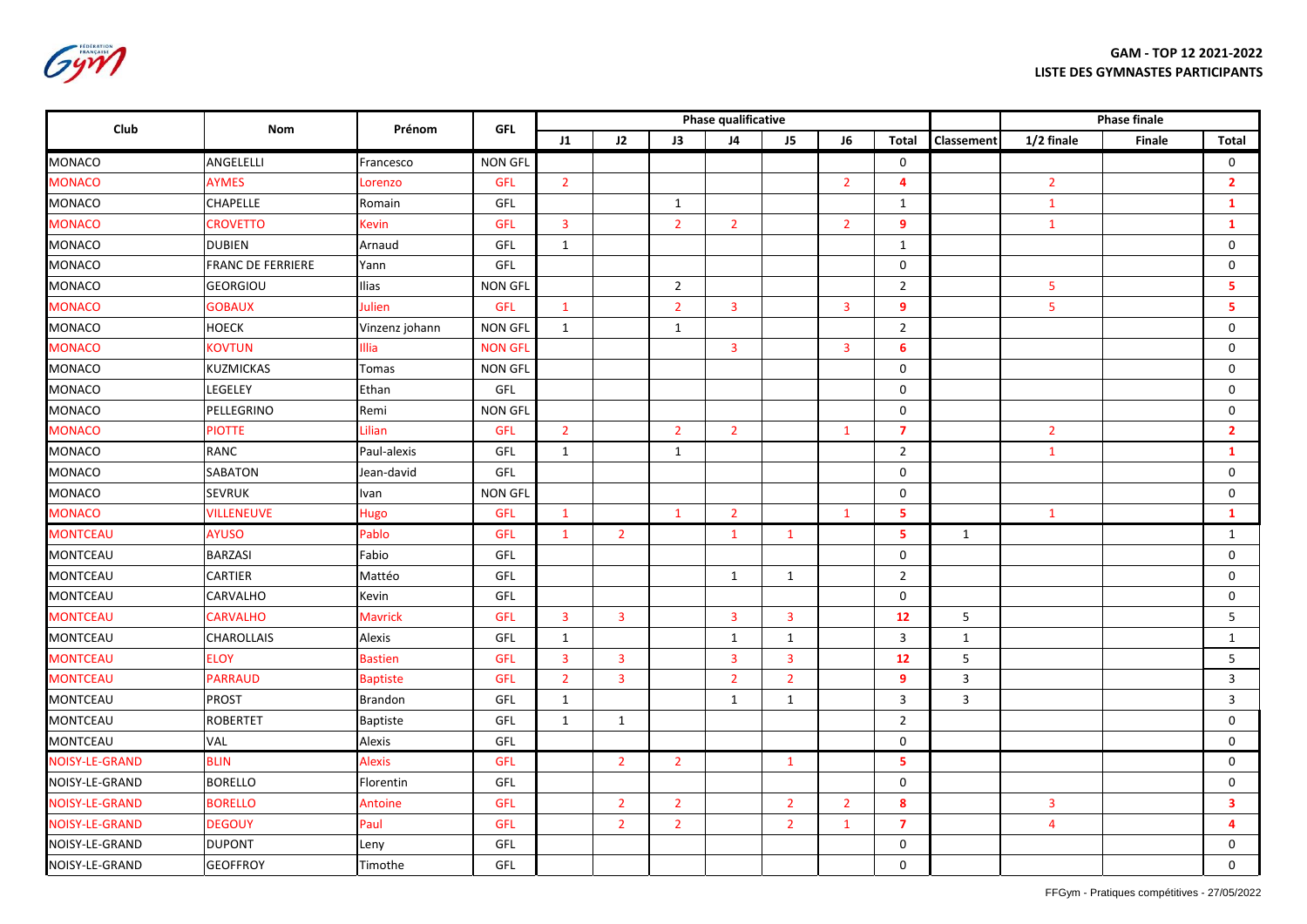Gym

| Club                  | Nom                | Prénom         | <b>GFL</b>     |                |                         |                         | Phase qualificative     |                |                |                | <b>Phase finale</b> |              |        |                         |
|-----------------------|--------------------|----------------|----------------|----------------|-------------------------|-------------------------|-------------------------|----------------|----------------|----------------|---------------------|--------------|--------|-------------------------|
|                       |                    |                |                | J1             | 12                      | J3                      | J <sub>4</sub>          | J <sub>5</sub> | <b>J6</b>      | <b>Total</b>   | <b>Classement</b>   | 1/2 finale   | Finale | <b>Total</b>            |
| <b>NOISY-LE-GRAND</b> | <b>HOSSAINI</b>    | Hamza          | <b>NON GFL</b> |                | $\overline{3}$          | $\overline{3}$          |                         | $\mathbf{3}$   | $\overline{3}$ | 12             |                     | 3            |        | $\overline{\mathbf{3}}$ |
| NOISY-LE-GRAND        | <b>LAFOND PUYO</b> | Valentin       | GFL            |                |                         |                         |                         |                |                | $\mathsf{O}$   |                     |              |        | $\mathsf{O}\xspace$     |
| NOISY-LE-GRAND        | LAMBERT            | Sebastien      | GFL            |                | $\mathbf{1}$            | $\mathbf{1}$            |                         |                |                | $\overline{2}$ |                     | $\mathbf{1}$ |        | $\mathbf{1}$            |
| NOISY-LE-GRAND        | <b>LANGLOIS</b>    | Noé            | GFL            |                |                         |                         |                         |                |                | $\mathbf 0$    |                     |              |        | $\mathsf 0$             |
| <b>NOISY-LE-GRAND</b> | <b>PAMBIANCHI</b>  | Lorenzo        | <b>GFL</b>     |                | $\mathbf{1}$            | $\mathbf{1}$            |                         | $\mathbf{1}$   | $\overline{3}$ | 6              |                     | 3            |        | $\overline{\mathbf{3}}$ |
| NOISY-LE-GRAND        | <b>ROUBE</b>       | Léo            | GFL            |                |                         |                         |                         |                |                | $\mathbf 0$    |                     |              |        | 0                       |
| <b>NOISY-LE-GRAND</b> | <b>SAINTE ROSE</b> | Lorenzo        | <b>GFL</b>     |                | $\mathbf{1}$            | $\mathbf{1}$            |                         | $\overline{2}$ | $\overline{2}$ | 6              |                     | 3            |        | $\overline{\mathbf{3}}$ |
| NOISY-LE-GRAND        | <b>SO ALVES</b>    | Vincent        | <b>GFL</b>     |                |                         |                         |                         |                |                | $\mathbf 0$    |                     |              |        | 0                       |
| NOISY-LE-GRAND        | <b>THIRIOT</b>     | Benjamin       | GFL            |                |                         |                         |                         | $\mathbf{1}$   | $\mathbf{1}$   | $\overline{2}$ |                     | $\mathbf{1}$ |        | $\mathbf{1}$            |
| NOISY-LE-GRAND        | VALENTIN           | Leo            | GFL            |                |                         |                         |                         |                |                | 0              |                     |              |        | $\mathsf 0$             |
| NOISY-LE-GRAND        | VARENNES           | Mathis         | GFL            |                |                         |                         |                         |                |                | $\mathbf 0$    |                     |              |        | $\mathsf 0$             |
| <b>ORLEANS</b>        | ALEKSANDROV        | Yordan         | <b>NON GFL</b> |                |                         |                         |                         |                |                | $\mathsf{O}$   |                     |              |        | $\mathsf 0$             |
| <b>ORLEANS</b>        | <b>ASIL</b>        | Adem           | <b>NON GFI</b> | $\mathbf{3}$   |                         |                         | $\overline{\mathbf{3}}$ | $\overline{3}$ |                | 9              |                     |              |        | 0                       |
| <b>ORLEANS</b>        | <b>BALLON</b>      | Arthur         | <b>GFL</b>     | $\overline{2}$ | $\overline{2}$          |                         | $\overline{2}$          | $\overline{2}$ |                | 8              |                     |              |        | 0                       |
| <b>ORLEANS</b>        | <b>BOULET</b>      | <b>Edgar</b>   | <b>GFL</b>     | $\overline{2}$ | $\overline{\mathbf{3}}$ |                         | $\mathbf{1}$            | $\mathbf{1}$   |                | $\overline{7}$ |                     |              |        | 0                       |
| <b>ORLEANS</b>        | <b>CORDULE</b>     | Mathys         | GFL            | $\overline{2}$ | $\overline{\mathbf{3}}$ |                         | $\overline{2}$          | $\overline{2}$ |                | 9              |                     |              |        | $\mathsf 0$             |
| <b>ORLEANS</b>        | <b>DESANGES</b>    | Lucas          | GFL            | $\overline{2}$ |                         |                         | $\overline{2}$          | $\overline{2}$ |                | 6              |                     |              |        | 0                       |
| <b>ORLEANS</b>        | <b>GUILLARD</b>    | Maxime         | GFL            |                |                         |                         | $\mathbf{1}$            | $\mathbf{1}$   |                | $\overline{2}$ |                     |              |        | 0                       |
| <b>ORLEANS</b>        | <b>HALL</b>        | James          | <b>NON GFL</b> |                |                         |                         |                         |                |                | 0              |                     |              |        | 0                       |
| ORLEANS               | <b>HUDDLESTON</b>  | David          | <b>NON GFL</b> |                |                         |                         |                         |                |                | 0              |                     |              |        | $\mathbf 0$             |
| ORLEANS               | JEAN-ALPHONSE      | Adam           | GFL            |                | $\overline{2}$          |                         |                         |                |                | $\overline{2}$ |                     |              |        | $\mathbf 0$             |
| <b>ORLEANS</b>        | <b>ROSTOV</b>      | Alexey         | <b>NON GFL</b> |                |                         |                         |                         |                |                | $\mathbf 0$    |                     |              |        | $\mathbf 0$             |
| <b>ORLEANS</b>        | <b>TROMPAT</b>     | Charles        | GFL            | $\mathbf{1}$   | $\overline{2}$          |                         |                         |                |                | 3              |                     |              |        | 0                       |
| ORLEANS               | <b>TULLOCH</b>     | Courtney       | <b>NON GFL</b> |                |                         |                         |                         |                |                | $\mathbf 0$    |                     |              |        | $\mathbf 0$             |
| <b>ORLEANS</b>        | <b>VIAROUGE</b>    | Roman          | GFL            |                |                         |                         |                         |                |                | $\mathbf 0$    |                     |              |        | $\mathbf 0$             |
| ORLEANS               | <b>VOISIN</b>      | Timothy        | GFL            |                |                         |                         | $\mathbf{1}$            | $\mathbf{1}$   |                | $\overline{2}$ |                     |              |        | $\mathbf 0$             |
| <b>OYONNAX</b>        | <b>BRUNO</b>       | Jean pierre    | <b>GFL</b>     | $\overline{2}$ |                         | $\overline{2}$          | $\mathbf{1}$            |                | $\mathbf{1}$   | 6              | $\overline{2}$      |              |        | $\overline{2}$          |
| <b>OYONNAX</b>        | <b>CASIMIR</b>     | Eric           | GFL            |                |                         |                         | $\mathbf{1}$            |                | $\mathbf{1}$   | $\overline{2}$ | $\mathbf{1}$        |              |        | $\mathbf{1}$            |
| <b>OYONNAX</b>        | CHASAZYROVAS       | Gytis          | <b>NON GFL</b> |                |                         |                         |                         |                |                | $\mathsf{O}$   |                     |              |        | $\mathsf 0$             |
| <b>OYONNAX</b>        | <b>DE BARROS</b>   | Matheo         | GFL            |                |                         |                         |                         |                |                | 0              |                     |              |        | $\mathbf 0$             |
| <b>OYONNAX</b>        | <b>DOUVILLE</b>    | <b>Martin</b>  | <b>GFL</b>     | 3              |                         | $\overline{\mathbf{3}}$ | $\overline{2}$          |                | $\overline{2}$ | 10             | 5                   |              |        | 5                       |
| <b>OYONNAX</b>        | <b>MILLET</b>      | <b>Vincent</b> | <b>GFL</b>     |                |                         |                         | $\overline{2}$          |                | $\overline{2}$ | 4              | $\overline{2}$      |              |        | $\overline{2}$          |
| <b>OYONNAX</b>        | <b>MUNTEAN</b>     | Andrei         | <b>NON GFL</b> | $2^{\circ}$    |                         | $\mathbf{1}$            |                         |                | $\overline{2}$ | 5              | $\overline{2}$      |              |        | $\overline{2}$          |
| <b>OYONNAX</b>        | <b>ODDOZ</b>       | Mattéo         | GFL            |                |                         |                         |                         |                |                | $\mathbf 0$    |                     |              |        | 0                       |
| <b>OYONNAX</b>        | <b>ROCHER</b>      | Cedric         | <b>GFL</b>     | $\mathbf{1}$   |                         | $\mathbf{1}$            | $\mathbf{1}$            |                | $\mathbf{1}$   | 4              | $\overline{2}$      |              |        | $\overline{2}$          |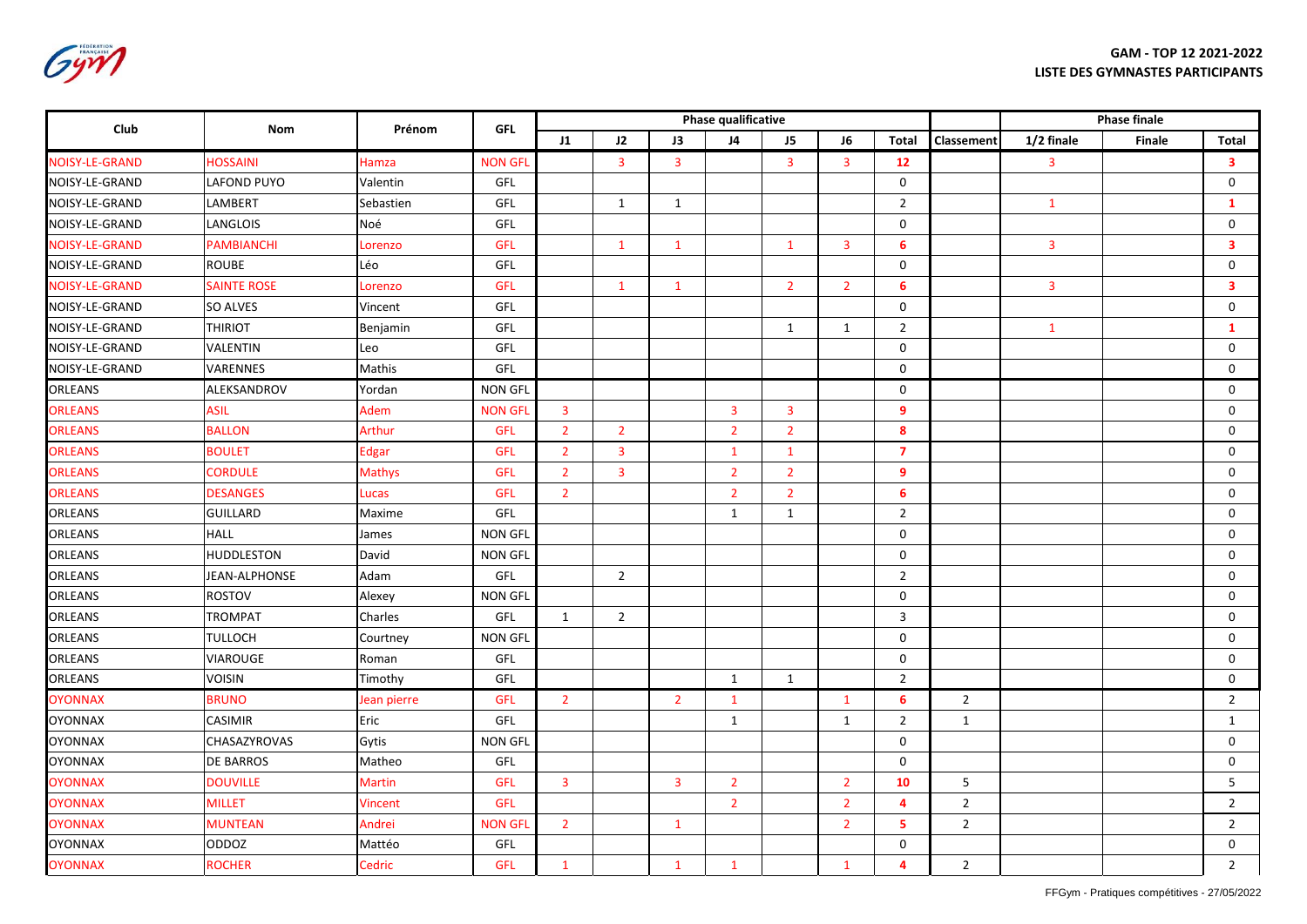Gym

| Club              | Nom                        | Prénom         | <b>GFL</b>     |                         |                         |                | Phase qualificative     |                |                |                         | <b>Phase finale</b> |                         |        |                         |
|-------------------|----------------------------|----------------|----------------|-------------------------|-------------------------|----------------|-------------------------|----------------|----------------|-------------------------|---------------------|-------------------------|--------|-------------------------|
|                   |                            |                |                | J1                      | J2                      | J3             | J <sub>4</sub>          | J <sub>5</sub> | J6             | <b>Total</b>            | Classement          | 1/2 finale              | Finale | <b>Total</b>            |
| <b>OYONNAX</b>    | ROMANENKO                  | Ivan           | GFL            | $\mathbf{1}$            |                         |                | $\mathbf{1}$            |                | $\mathbf{1}$   | 3                       |                     |                         |        | 0                       |
| <b>OYONNAX</b>    | <b>SIMON</b>               | Luc            | GFL            |                         |                         |                |                         |                |                | $\mathbf 0$             |                     |                         |        | $\mathbf 0$             |
| <b>OYONNAX</b>    | <b>TOUYON</b>              | Jocelyn        | GFL            |                         |                         |                |                         |                |                | $\mathbf 0$             |                     |                         |        | $\mathbf 0$             |
| <b>OYONNAX</b>    | <b>TVOROGAL</b>            | Robert         | <b>NON GFL</b> |                         |                         | $\overline{2}$ | $\overline{2}$          |                |                | $\overline{\mathbf{4}}$ |                     |                         |        | 0                       |
| <b>OYONNAX</b>    | <b>ZOUHAIR</b>             | Nabil          | GFL            | $\overline{3}$          |                         | $\overline{3}$ | $\overline{2}$          |                | $\overline{2}$ | 10                      | $\overline{4}$      |                         |        | $\overline{4}$          |
| <b>SOTTEVILLE</b> | <b>BARDOU</b>              | Victor         | GFL            | $\overline{\mathbf{3}}$ | $\overline{3}$          |                | $\overline{2}$          | $\overline{2}$ |                | 10                      |                     | $\mathbf{3}$            |        | $\overline{\mathbf{3}}$ |
| SOTTEVILLE        | <b>BAUDRY</b>              | Sacha          | GFL            |                         |                         |                |                         |                |                | $\mathbf 0$             |                     |                         |        | 0                       |
| <b>SOTTEVILLE</b> | <b>BERNARD</b>             | Cameron-lie    | <b>GFL</b>     | $\overline{2}$          | $\overline{2}$          |                | $\overline{2}$          | $\overline{2}$ |                | 8                       |                     | 3                       |        | 3                       |
| <b>SOTTEVILLE</b> | <b>CHEVALIER</b>           | Alix           | GFL            |                         |                         |                |                         |                |                | $\mathbf 0$             |                     |                         |        | $\mathsf 0$             |
| <b>SOTTEVILLE</b> | <b>DAVTYAN</b>             | Artur          | <b>NON GFI</b> | $\mathbf{3}$            |                         |                | $\overline{3}$          | $\overline{3}$ |                | 9                       |                     | 6                       |        | 6                       |
| <b>SOTTEVILLE</b> | <b>DIEZ</b>                | <b>Nicolas</b> | <b>GFL</b>     | $\overline{3}$          | $\overline{\mathbf{3}}$ |                | $\overline{2}$          | $\overline{2}$ |                | 10                      |                     | 3                       |        | $\overline{\mathbf{3}}$ |
| SOTTEVILLE        | <b>DOLCI</b>               | Félix          | <b>NON GFL</b> |                         | $\mathbf{3}$            |                |                         |                |                | $\mathbf{3}$            |                     |                         |        | $\mathsf 0$             |
| <b>SOTTEVILLE</b> | <b>ELTSOV</b>              | Sergei         | <b>NON GFL</b> |                         |                         |                |                         |                |                | $\mathbf 0$             |                     |                         |        | $\mathsf 0$             |
| SOTTEVILLE        | <b>EMARD</b>               | William        | <b>NON GFL</b> |                         |                         |                |                         |                |                | $\mathbf 0$             |                     |                         |        | 0                       |
| <b>SOTTEVILLE</b> | <b>FERRANDES</b>           | Raphael        | GFL            |                         |                         |                |                         |                |                | 0                       |                     |                         |        | 0                       |
| <b>SOTTEVILLE</b> | <b>KIRMES</b>              | Oskar          | <b>NON GFL</b> |                         |                         |                |                         |                |                | 0                       |                     |                         |        | $\mathsf 0$             |
| <b>SOTTEVILLE</b> | LAZOU                      | Erwan          | GFL            |                         |                         |                |                         |                |                | $\mathbf 0$             |                     |                         |        | $\mathsf 0$             |
| <b>SOTTEVILLE</b> | <b>LEFEBVRE</b>            | Theo           | GFL            | $\mathbf{1}$            | $\mathbf{1}$            |                | $\overline{\mathbf{3}}$ | $\mathbf{3}$   |                | 8                       |                     | $\overline{\mathbf{3}}$ |        | $\overline{\mathbf{3}}$ |
| <b>SOTTEVILLE</b> | <b>METIDJI</b>             | Hallel         | <b>NON GFL</b> |                         |                         |                |                         |                |                | $\mathsf 0$             |                     |                         |        | $\mathsf{O}\xspace$     |
| <b>SOTTEVILLE</b> | <b>NAIDIN</b>              | Sergei         | <b>NON GFL</b> |                         |                         |                |                         |                |                | $\mathsf 0$             |                     |                         |        | $\mathsf 0$             |
| <b>SOTTEVILLE</b> | PINHEIRO RODRIGUES         | Danny          | GFL            |                         |                         |                |                         |                |                | $\mathbf 0$             |                     |                         |        | 0                       |
| <b>SOTTEVILLE</b> | <b>SANTAIS</b>             | Matthéo        | GFL            |                         |                         |                |                         |                |                | 0                       |                     |                         |        | 0                       |
| <b>SOTTEVILLE</b> | <b>WILLIG</b>              | Arnaud         | GFL            |                         |                         |                |                         |                |                | $\mathbf 0$             |                     |                         |        | $\mathbf 0$             |
| <b>VALLAURIS</b>  | <b>BORGES CORREIA</b>      | <b>Rubens</b>  | GFL            |                         | $\overline{2}$          | $\overline{2}$ |                         | $\overline{3}$ | $\overline{3}$ | 10                      |                     |                         |        | $\mathbf 0$             |
| <b>VALLAURIS</b>  | <b>CINGOLANI</b>           | Andrea         | <b>NON GFI</b> |                         | $\overline{2}$          |                |                         | $\mathbf{1}$   | $\mathbf{1}$   | 4                       |                     |                         |        | $\mathbf 0$             |
| VALLAURIS         | CLAUZEL                    | Martial        | GFL            |                         |                         |                |                         |                |                | 0                       |                     |                         |        | $\mathbf 0$             |
| VALLAURIS         | <b>DUESO</b>               | Tom            | GFL            |                         |                         |                |                         |                |                | $\mathbf 0$             |                     |                         |        | $\mathsf{O}\xspace$     |
| VALLAURIS         | <b>FASULO</b>              | Morgan         | GFL            |                         |                         |                |                         |                |                | $\mathbf 0$             |                     |                         |        | $\mathbf 0$             |
| <b>VALLAURIS</b>  | <b>FERNANDES HENRIQUES</b> | Paco           | <b>GFL</b>     |                         | $\overline{2}$          | $\overline{3}$ |                         | $\overline{2}$ | $\overline{2}$ | 9                       |                     |                         |        | $\mathbf 0$             |
| VALLAURIS         | GARNIER                    | <b>Nicolas</b> | GFL            |                         |                         |                |                         |                |                | 0                       |                     |                         |        | $\mathbf 0$             |
| VALLAURIS         | <b>GENTGES</b>             | Maxime         | <b>NON GFL</b> |                         | 1                       | $\overline{2}$ |                         |                |                | $\mathbf{3}$            |                     |                         |        | $\mathbf 0$             |
| <b>VALLAURIS</b>  | <b>KREMMER</b>             | Laurent        | GFL            |                         |                         |                |                         |                |                | $\mathbf 0$             |                     |                         |        | $\mathbf 0$             |
| VALLAURIS         | LEBRUN                     | Lylian         | GFL            |                         |                         |                |                         |                |                | 0                       |                     |                         |        | $\mathbf 0$             |
| <b>VALLAURIS</b>  | <b>LEVANTESI</b>           | <b>Matteo</b>  | <b>NON GFI</b> |                         |                         |                |                         | $\overline{2}$ | $\overline{2}$ | 4                       |                     |                         |        | $\mathbf 0$             |
| VALLAURIS         | <b>MAREE</b>               | Florent        | GFL            |                         | 1                       | $\mathbf{1}$   |                         |                |                | $\overline{2}$          |                     |                         |        | 0                       |